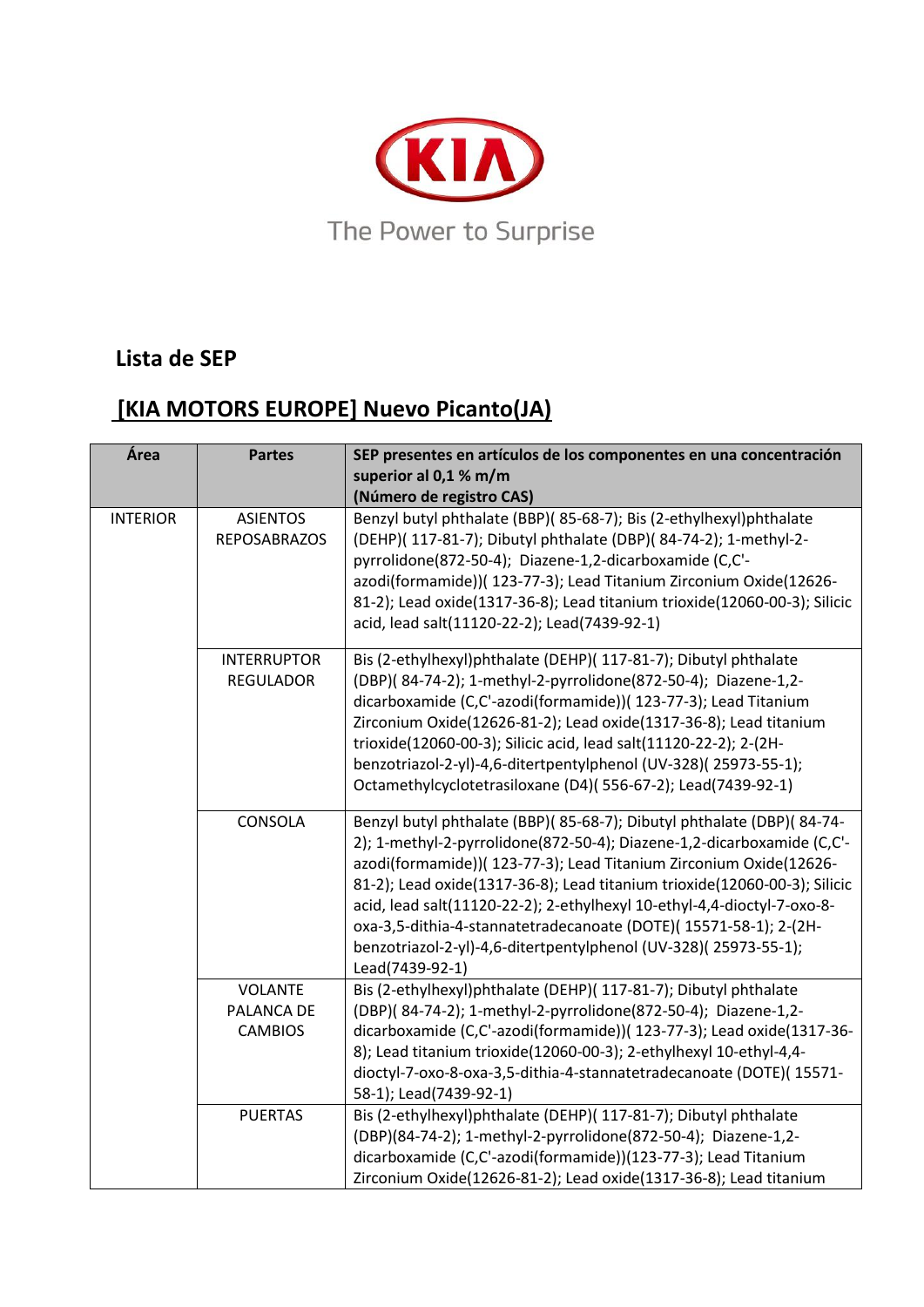|                                   |                                                         | trioxide(12060-00-3); 2-ethylhexyl 10-ethyl-4,4-dioctyl-7-oxo-8-oxa-3,5-<br>dithia-4-stannatetradecanoate (DOTE)(15571-58-1); 2-(2H-benzotriazol-<br>2-yl)-4,6-ditertpentylphenol (UV-328)(25973-55-1);<br>Octamethylcyclotetrasiloxane (D4)(556-67-2); Lead(7439-92-1)                                                                                                                                                                                                                                                                                                                       |
|-----------------------------------|---------------------------------------------------------|-----------------------------------------------------------------------------------------------------------------------------------------------------------------------------------------------------------------------------------------------------------------------------------------------------------------------------------------------------------------------------------------------------------------------------------------------------------------------------------------------------------------------------------------------------------------------------------------------|
|                                   | SALPICADERO                                             | Bis (2-ethylhexyl)phthalate (DEHP)(117-81-7); Dibutyl phthalate<br>(DBP)(84-74-2); 1-methyl-2-pyrrolidone(872-50-4); Lead Titanium<br>Zirconium Oxide(12626-81-2); Lead oxide(1317-36-8); Lead titanium<br>trioxide(12060-00-3); Silicic acid, lead salt(11120-22-2); 2-ethylhexyl 10-<br>ethyl-4,4-dioctyl-7-oxo-8-oxa-3,5-dithia-4-stannatetradecanoate<br>(DOTE)(15571-58-1); Lead(7439-92-1); 2-Methylimidazole(693-98-1)                                                                                                                                                                 |
|                                   | <b>CINTURONES</b><br>Υ                                  | Bis (2-ethylhexyl)phthalate (DEHP)(117-81-7); Dibutyl phthalate<br>(DBP)(84-74-2); 1-methyl-2-pyrrolidone(872-50-4); Diazene-1,2-                                                                                                                                                                                                                                                                                                                                                                                                                                                             |
|                                   | <b>PRETENSORES</b>                                      | dicarboxamide (C,C'-azodi(formamide))(123-77-3); Lead oxide(1317-36-<br>8); Lead titanium trioxide(12060-00-3); Octamethylcyclotetrasiloxane<br>(D4)(556-67-2); Lead(7439-92-1)                                                                                                                                                                                                                                                                                                                                                                                                               |
|                                   | <b>OTROS</b>                                            | Bis (2-ethylhexyl)phthalate (DEHP)( 117-81-7); Dibutyl phthalate<br>(DBP)(84-74-2); 1-methyl-2-pyrrolidone(872-50-4); Diazene-1,2-<br>dicarboxamide (C,C'-azodi(formamide))( 123-77-3); Lead Titanium<br>Zirconium Oxide(12626-81-2); Lead oxide(1317-36-8); Lead titanium<br>trioxide(12060-00-3); Silicic acid, lead salt(11120-22-2); 2-ethylhexyl 10-<br>ethyl-4,4-dioctyl-7-oxo-8-oxa-3,5-dithia-4-stannatetradecanoate<br>(DOTE)(15571-58-1); 2-(2H-benzotriazol-2-yl)-4,6-ditertpentylphenol<br>(UV-328)(25973-55-1); Octamethylcyclotetrasiloxane (D4)( 556-67-2);<br>Lead(7439-92-1) |
| <b>MOTOR</b><br><b>HABITÁCULO</b> | CALEFACCIÓN<br>Υ<br><b>AIRE</b><br><b>ACONDICIONADO</b> | Bis (2-ethylhexyl)phthalate (DEHP)( 117-81-7); Dibutyl phthalate<br>(DBP)(84-74-2); 1-methyl-2-pyrrolidone(872-50-4); Diazene-1,2-<br>dicarboxamide (C,C'-azodi(formamide))( 123-77-3); Lead oxide(1317-36-<br>8); Lead titanium trioxide(12060-00-3); 2-ethylhexyl 10-ethyl-4,4-<br>dioctyl-7-oxo-8-oxa-3,5-dithia-4-stannatetradecanoate (DOTE)(15571-                                                                                                                                                                                                                                      |
|                                   | ARNÉS DE<br>CABLEADO                                    | 58-1); Octamethylcyclotetrasiloxane (D4)(556-67-2); Lead(7439-92-1)<br>Bis (2-ethylhexyl)phthalate (DEHP)(117-81-7); Diazene-1,2-<br>dicarboxamide (C,C'-azodi(formamide))(123-77-3); Lead Titanium<br>Zirconium Oxide(12626-81-2); Lead oxide(1317-36-8);<br>Octamethylcyclotetrasiloxane (D4)(556-67-2); Lead(7439-92-1)                                                                                                                                                                                                                                                                    |
|                                   | <b>MOTOR</b><br><b>TRANSMISIÓN</b>                      | Benzyl butyl phthalate (BBP)(85-68-7); Bis (2-ethylhexyl)phthalate<br>(DEHP)(117-81-7); Dibutyl phthalate (DBP)(84-74-2); Diazene-1,2-<br>dicarboxamide (C,C'-azodi(formamide))(123-77-3); Lead Titanium<br>Zirconium Oxide(12626-81-2); Lead oxide(1317-36-8); Lead titanium<br>trioxide(12060-00-3); Octamethylcyclotetrasiloxane (D4)(556-67-2);<br>Lead(7439-92-1); Decamethylcyclopentasiloxane (D5)(541-02-6)                                                                                                                                                                           |
|                                   | <b>OTROS</b>                                            | Bis (2-ethylhexyl)phthalate (DEHP)( 117-81-7); Dibutyl phthalate<br>(DBP)(84-74-2); 1-methyl-2-pyrrolidone(872-50-4); Diazene-1,2-<br>dicarboxamide (C,C'-azodi(formamide))( 123-77-3); Lead Titanium<br>Zirconium Oxide(12626-81-2); Lead oxide(1317-36-8); Lead titanium<br>trioxide(12060-00-3); Silicic acid, lead salt(11120-22-2);<br>Octamethylcyclotetrasiloxane (D4)(556-67-2);<br>Decamethylcyclopentasiloxane (D5)(541-02-6); Lead(7439-92-1)                                                                                                                                      |
| CARROCERÍA                        | LUNA                                                    | Bis (2-ethylhexyl)phthalate (DEHP)( 117-81-7); 1-methyl-2-<br>pyrrolidone(872-50-4); Diazene-1,2-dicarboxamide (C,C'-<br>azodi(formamide))( 123-77-3); Lead Titanium Zirconium Oxide(12626-                                                                                                                                                                                                                                                                                                                                                                                                   |